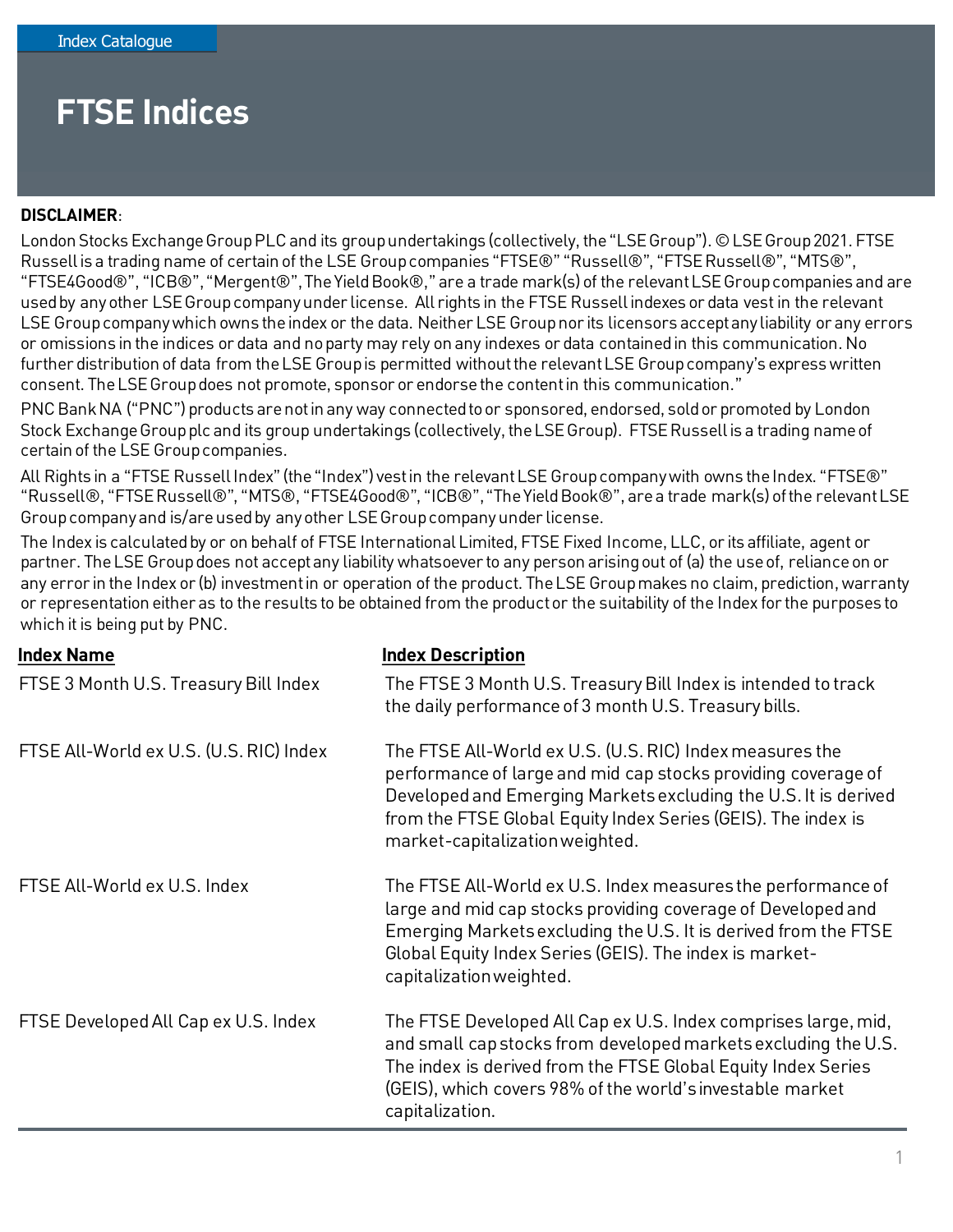## **FTSE Indices**

| <b>Index Name</b>                                                   | <b>Index Description</b>                                                                                                                                                                                                                                                                                                                                                                                                                                                                                                                                                                                                                               |
|---------------------------------------------------------------------|--------------------------------------------------------------------------------------------------------------------------------------------------------------------------------------------------------------------------------------------------------------------------------------------------------------------------------------------------------------------------------------------------------------------------------------------------------------------------------------------------------------------------------------------------------------------------------------------------------------------------------------------------------|
| FTSE Developed Asia Pacific All Cap<br>(U.S. RIC) Index             | The FTSE Developed Asia Pacific All Cap (U.S. RIC) Index<br>measures the performance of large, mid, and small cap<br>companies in Australia, Hong Kong, Japan, Korea, New Zealand,<br>and Singapore. U.S. Regulated Investment Company (RIC) reflects<br>the tax a U.S. investor would pay, It is a series of net-of-tax total<br>return indexes which is calculated based on dividends received<br>following the deduction of withholding tax at the rates applicable<br>to a U.S. RIC that benefits from double-taxation treaties. The index<br>is derived from the FTSE Global Equity Index Series (GEIS). It is<br>market-capitalization weighted. |
| FTSE Developed Europe All Cap (U.S. RIC)<br>Index                   | The FTSE Developed Europe All Cap (U.S. RIC) Index measures<br>the performance of large, mid, and small cap companies in<br>Developed European markets, including the UK. U.S. Regulated<br>Investment Company (RIC) reflects the tax a U.S. investor would<br>pay. It is a series of net-of-tax total return indexes which is<br>calculated based on dividends received following the deduction of<br>withholding tax at the rates applicable to a U.S. RIC that benefits<br>from double-taxation treaties. The index is derived from the FTSE<br>Global Equity Index Series (GEIS). It is market-capitalization<br>weighted.                         |
| FTSE Developed ex-U.S. All Cap (U.S. RIC)<br>Index                  | The FTSE Developed All Cap ex-U.S. Index is a market cap<br>weighted index of large, mid and small cap stocks from developed<br>markets excluding the United States.                                                                                                                                                                                                                                                                                                                                                                                                                                                                                   |
| FTSE Developed Small Cap ex-U.S. Liquid<br>Index                    | The FTSE Developed Small Cap ex-U.S. Liquid Index is a market<br>cap weighted index of small cap stocks from developed markets,<br>excluding the U.S. market with a free-float adjusted market cap<br>above \$150 million.                                                                                                                                                                                                                                                                                                                                                                                                                             |
| FTSE Emerging Markets All Cap China A<br>Inclusion (U.S. RIC) Index | The FTSE Emerging Markets All Cap China A Inclusion (U.S. RIC)<br>Index measures the performance of large, mid and small cap<br>China A share constituents. U.S. RIC reflects the taxa U.S.<br>investor would pay, It is a series of net-of-tax total return indexes<br>which is calculated based on dividends received following the<br>deduction of withholding tax at the rates applicable to a U.S.<br>Regulated Investment Company (RIC) that benefits from double-<br>taxation treaties. The index is market-capitalization weighted.                                                                                                            |